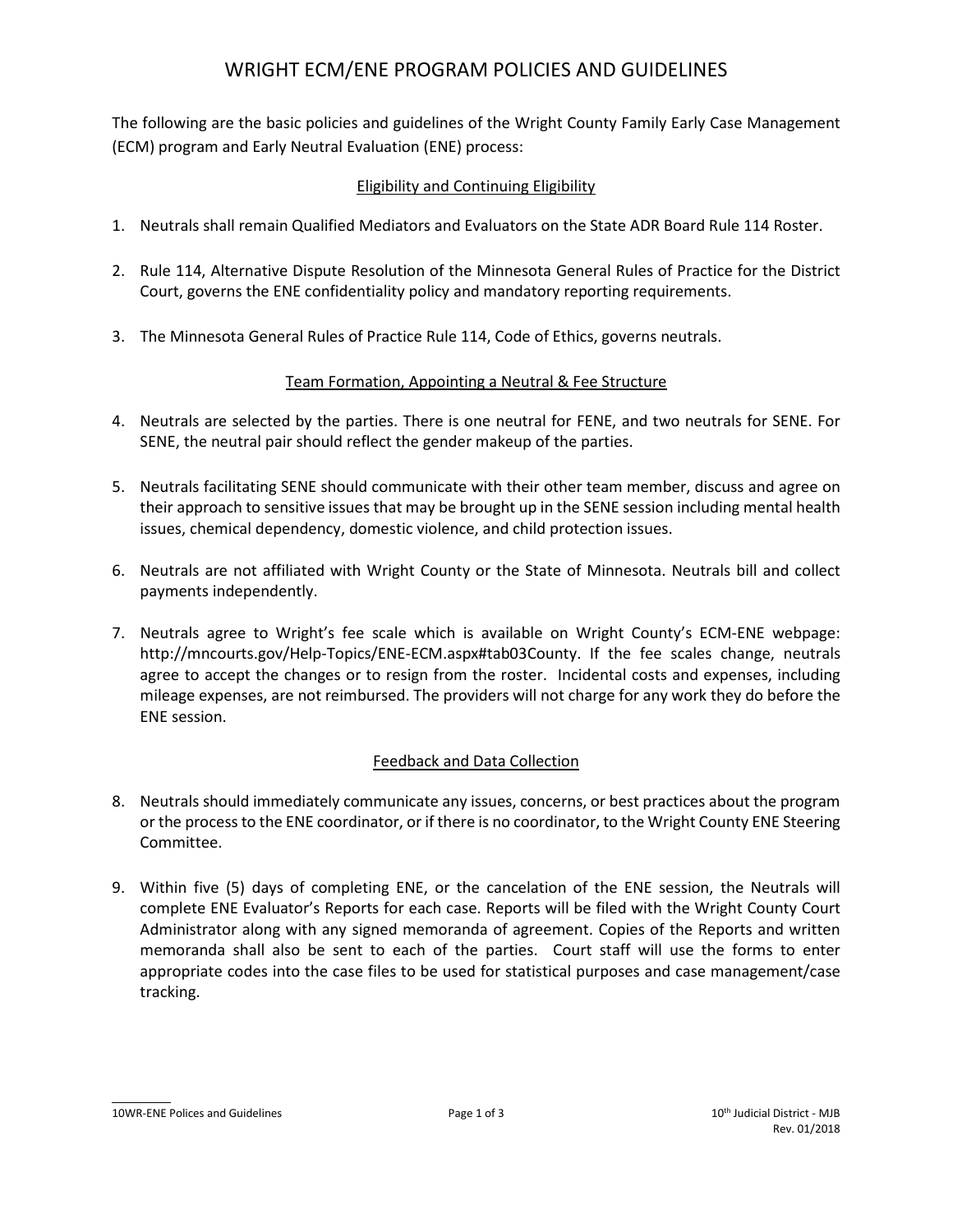#### Program Timelines

- 10. Initial Case Management Conferences (ICMCs) are scheduled to be held within three (3) weeks, whenever possible, and no later than four (4) weeks, from when the dissolution or custody matter is filed.
- 11. Within three (3) business days of receipt of the ICMC Order for ENE, the Neutral(s) will communicate with the parties and attorneys, verifying the session date, time, and location and requesting any necessary documentation.
- 12. It is anticipated that SENE will be concluded within thirty (30) days of the Initial Case Management Conference.
- 13. It is anticipated that FENE will be concluded within sixty (60) days of the Initial Case Management Conference.

## Continuances, Rescheduling or Termination of ENE

- 14. If a party wishes to reschedule or continue a scheduled ENE session they may do so one time, if the following criteria are met:
	- a. All parties agree to the rescheduling or continuance; and
	- b. All parties agree to a new date; and
	- c. The Neutral(s) can accommodate the new date; and
	- d. The new date is within the 30-day (60-day for FENE) timeline, i.e. the session is complete and the ENE Evaluator's Report and written memorandum is completed within 30 days (or 60 days for FENE) from the Initial Case Management Conference.
- 15. If the parties fail to attend ENE or fail to give timely and proper notice of the cancellation of the session because of a full agreement having been completed and reduced to writing, the parties will be responsible for payment of the full cost of the missed ENE session. In addition to paying the cost of the session, the Court may consider violation of the ENE Order when determining the issue of an award of attorney fees or any other disputed issues between the parties.

#### Interpreters

16. There are no court funds available to pay for interpreters in ENE sessions. Parties shall provide their own interpreters.

#### Provider Removal

- 17. Providers may be removed from the Wright ENE Roster:
	- a. If not selected and appointed by court order in any half-year period (Jan. 1- June 30, or July  $1 -$ Dec. 31) by any ENE Program in the 10th District utilizing the Provider Availability Scheduling System (PASS). Periods where a provider is added to the roster part way through the six month time or when the provider is on sabbatical leave will not count against a provider.
	- b. For failure to remain Rule 114 Family Mediator and Evaluator Qualified.
	- c. For failure to return the Annual Re-Affirmation of Roster Status on time.